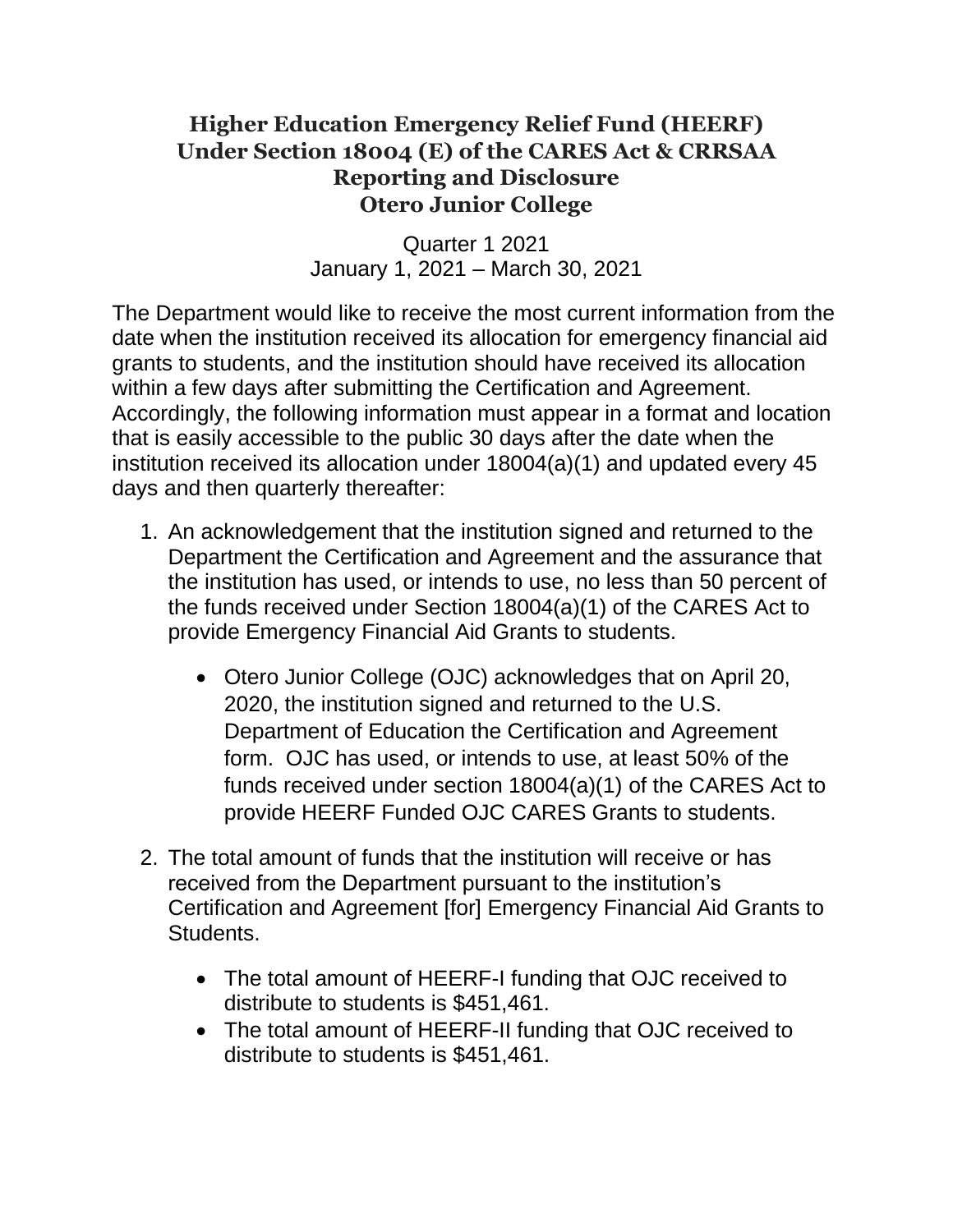- 3. The total amount of Emergency Financial Aid Grants distributed to students under Section 18004(a)(1) of the CARES Act as of the date of submission.
	- The total amount of HEERF-I funded OJC CARES Grants that have been distributed to OJC students as of June 30, 2021 is \$451,461.
	- The total amount of HEERF-II funded CRRSAA grants that have been distributed to OJC students in the quarter ending March 30, 2021 is \$371,520.
- 4. The estimated total number of students at the institution eligible to participate in programs under Section 484 in Title IV of the Higher Education Act of 1965 and thus eligible to receive Emergency Financial Aid Grants to students funded by HEERF.
	- The total number of students estimated to be eligible under Section 484 in Title IV is 672.
- 5. The total number of students who have received an Emergency Financial Aid Grant to students under Section 18004(a)(1) of the CARES Act.
	- The total number of students who have received an OJC Emergency Financial Aid HEERF grant in Quarter 1 (1/1/21 - 3/30/21) is 672.
- 6. The method(s) used by the institution to determine which students receive Emergency Financial Aid Grants and how much they would receive under Section 18004(a)(1) of the CARES Act.
	- OJC awarded HEERF II grants to all eligible students, prioritizing those students with the highest need as demonstrated by their Expected Family Contribution (EFC). Grants were awarded per credit hour at a rate determined by EFC ranges. Those rates are as follows. EFC 0 – 1900: \$60 per credit hour EFC 1901 – 3900: \$55 per credit hour EFC 3901 – 5711: \$50 per credit hour Other/No EFC: \$25 per credit hour Awards were capped at \$2000 per student for full-time